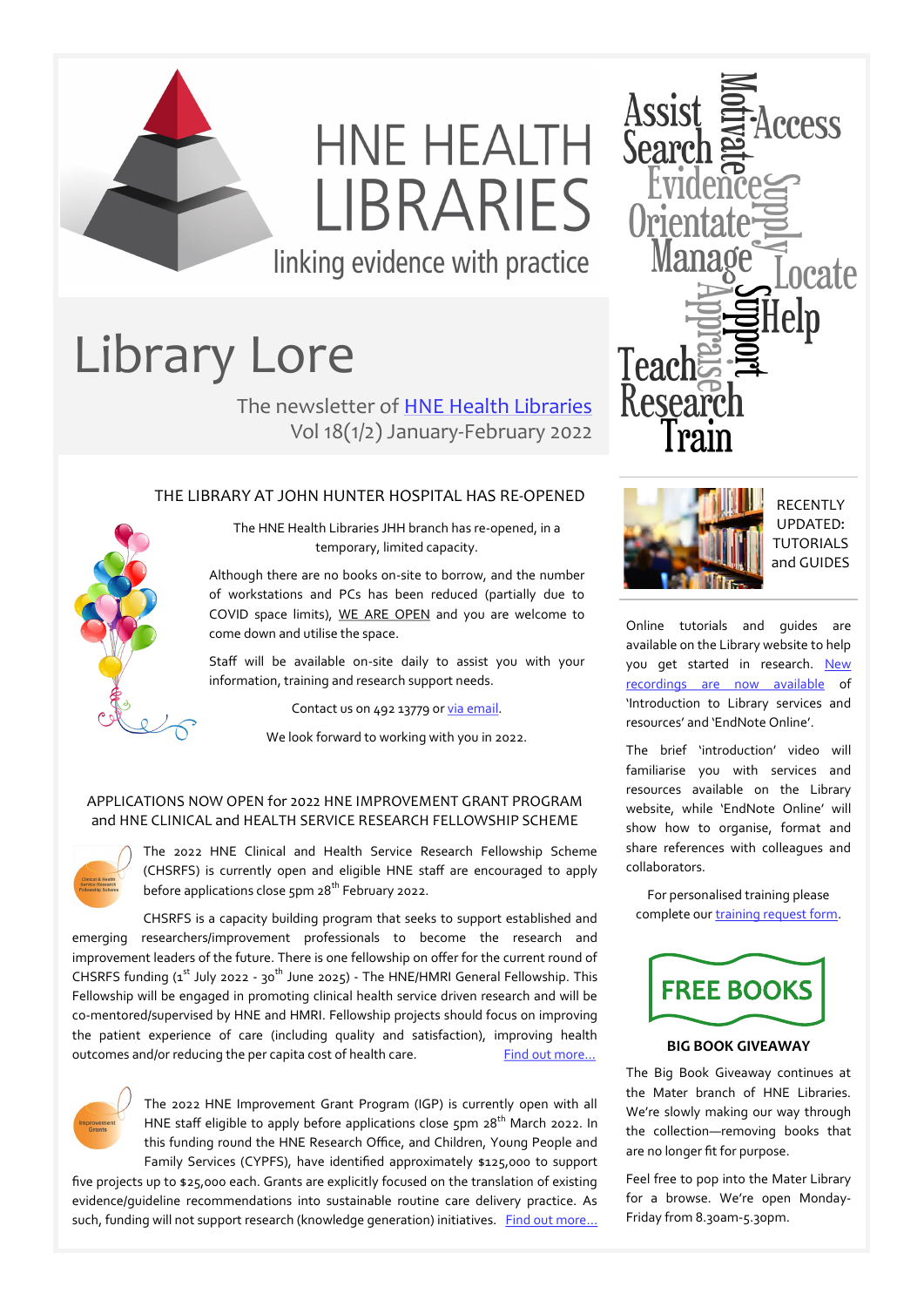#### **IBM Micromedex NeoFax**

**TRM** 

#### RENEWED LIBRARY RESOURCE: NEOFAX

**NeoFax® and Pediatrics** (Micromedex®) is a web application that provides evidence-based drug information, age and indication-specific drug-dosing calculators and enteral formula nutritional information to help improve medication safety and efficacy for neonatal and paediatric patients.

Access via [HNEH Libraries online resources page…](https://www.hnehealthlibraries.com.au/497)

# UPDATE—STOCKLEY'S DRUG INTERACTIONS is AVAILABLE REMOTELY to LIBRARY MEMBERS

In last month's issue we stated you can only access **Stockley's Drug Interactions** (SDI) onsite from a work location. Well, turns out that's no longer true. While there isn't an app, [HNE](https://www.hnehealthlibraries.com.au/497)  [Health Libraries members can access SDI remotely](https://www.hnehealthlibraries.com.au/497) - via the [Library website—u](https://www.hnehealthlibraries.com.au/497)sing their Library log-in.

If you have any questions, [please let us know.](mailto:hnelhd-libraries@health.nsw.gov.au)

### SCOPING REVIEW of OUTPATIENT INTERVENTIONS to support the REDUCTION of PRESCRIPTION OPIOIDS for CHRONIC NON CANCER PAIN

Prescription opioid use is a global health issue. This scoping review is the first step of inquiry in the development of a nursing intervention to support reduction of prescription opioids. A variety of interventions were found that aimed to support reduction in prescription opioid use, however only one study of at least fair quality was able to demonstrate a statistically significant benefit in reducing measured opioid dose compared with a control group. Further rigorous research needs to be conducted to

conclusively answer the question of what outpatient interventions support opioid reduction in chronic non cancer pain.

HUNTER INTEGRATED PAIN SERVICE, NURSING and MIDWIFERY RESEARCH CENTRE, and HNEH LIBRARIES

SOURCE: Kathie Nickerson, Gena Lieschke,

Hema Rajappa, Angela Smith & Kerry Jill Inder (2022) [A scoping review of outpatient interventions](https://onlinelibrary.wiley.com/doi/epdf/10.1111/jocn.16235)  [to support the reduction of prescription opioid medication for chronic non cancer pain.](https://onlinelibrary.wiley.com/doi/epdf/10.1111/jocn.16235) Journal of clinical nursing, published online Feb 7. doi: 10.1111/jocn.16235

This scoping review benefited from collaboration with HNE Health Libraries Acting Manager—and dedicated senior research librarian—Angela Smith. If you would like assistance with your review, [please contact us for more information...](mailto:hnelhd-libraries@health.nsw.gov.au)

> You can access a range of [research education](https://www.hnehealthlibraries.com.au/479) opportunities and [training resources](https://www.hnehealthlibraries.com.au/303) via the Library website.

#### ROUTINE PROVISION of PROM FEEDBACK in CLINICAL PRACTICE

[This recent Cochrane review](https://www.cochranelibrary.com/cdsr/doi/10.1002/14651858.CD011589.pub2/epdf/full) found that PROM (Patient-Reported Outcome Measurement) feedback may produce moderate improvements in communication between healthcare professionals and patients as well as in diagnosis and notation, and disease control, and small improvements to

quality of life. But it is unclear whether these improvements are clinically meaningful or sustainable in the long term.



# UNDERSTANDING RESEARCH EVIDENCE

Understanding and interpreting research

evidence is an important part of practicing evidence-



tional Collaborating Centre<br>for Methods and Tools Centre de collaboration nationale e máthodes et outile

informed decision making in public health. The National Collaborating Centre for Methods and Tools (McMaster University) has created a series of short [videos](https://www.nccmt.ca/training/videos?v#ure1) explaining some important terms you are likely to encounter when looking at research evidence.



[TRIP has created two videos](https://blog.tripdatabase.com/2022/02/08/getting-the-most-from-trip/) to help you understand how best to use their site.

**An introduction to the Trip Database** – is less than 3 minutes long and provides a quick overview - covering the philosophy of Trip, basic searching, an overview of the results page, the use of colours and the evidence pyramid and how to restrict your search to specific evidence types e.g. systematic review or clinical guidelines.

**Part 2: An introduction to the Trip Database** – is longer and more detailed. It covers a brief history of Trip, the difference between 'free' and 'Pro', PICO and advanced searches, explaining results icons, exporting results and registering on Trip. We hope you find them useful.

HNE Health Libraries subscribe to Trip Pro. Register on a HNELHD computer for remote access. If you need assistance with access or training, [please contact us...](https://www.hnehealthlibraries.com.au/302)

# SUGGESTIONS PLEASE...

The staff of HNE Health Libraries value



your input. If you have ideas for topics, suggestions for improvement or feedback, we'd love to hear from you. Please [email us.](mailto:HNELHD-MaterLibrary@health.nsw.gov.au)

MAINTAIN your ACCESS to UpToDate

**DID YOU KNOW?** To ensure continuous access to UpToDate, including mobile and remote access, you need to confirm

your affiliation with NSW Health every 90 days.

[Visit UpToDate](https://www.uptodate.com.acs.hcn.com.au/contents/search) while connected to the NSW Health network. Click



the log-in link on the top right and then enter your UpToDate user name and password. UpToDate uses SSO (single sign on) – the same log-in you use to access all NSW Health networks.

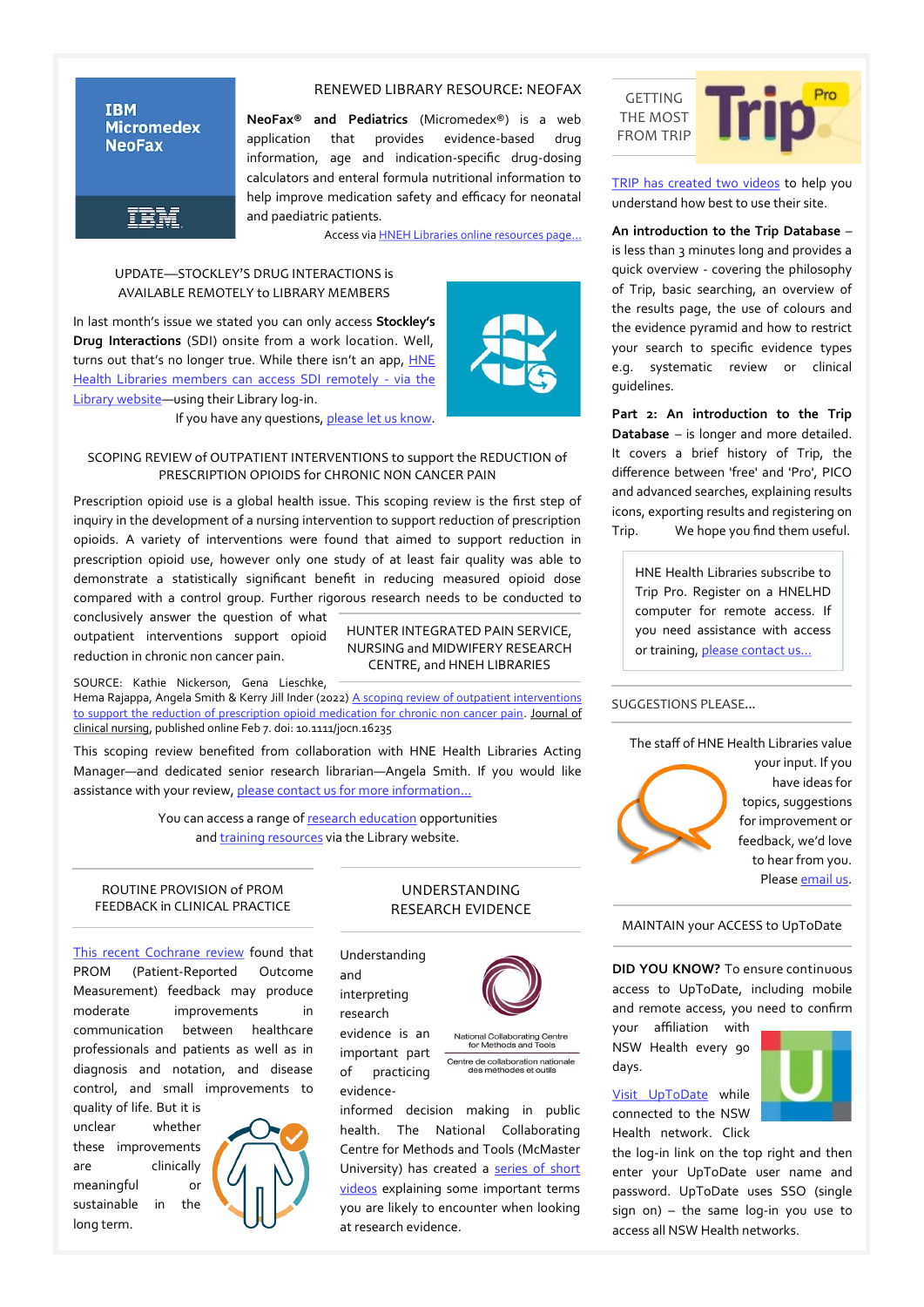#### MEASURING the IMPACT of a FACULTY DEVELOPMENT PROGRAM on CLINICAL EDUCATORS

An Academy of Clinical Educators (ACE) has been established at UoN, to support and build capacity among existing and prospective medical educators. ACE developed a Certificate of Clinical Teaching and Supervision (CCTS) program, the final assessment of which was a reflective piece on how the course has affected participants' practice as clinical teachers or supervisors and how changes are expected to impact learner achievement. The authors conducted a qualitative evaluation of these to explore the impact of the CCTS on participants' teaching. LOCAL **RESEARCH** 

SOURCE: Balakrishnan Nair, Conor Gilligan & Brian Jolly (2022) Measuring the impact of a faculty development program on clinical [educators.](https://www.dovepress.com/measuring-the-impact-of-a-faculty-development-program-on-clinical-educ-peer-reviewed-fulltext-article-AMEP) Advances in medical education and practice, 13, 129-136

# SEE ALSO—from the DEPT. OF NUCLEAR MEDICINE & PET, JHH and CMN

Sandeep Gupta, Natalie Rutherford, Xenia Dolja-Gore, Tahne Watson & Balakrishnan Nair (2021) [Regional changes with global brain](https://www.ncbi.nlm.nih.gov/pmc/articles/PMC8727878/pdf/ajnmmi0011-0492.pdf)  [hypometabolism indicates a physiological](https://www.ncbi.nlm.nih.gov/pmc/articles/PMC8727878/pdf/ajnmmi0011-0492.pdf)  [triage phenomenon and can explain shared](https://www.ncbi.nlm.nih.gov/pmc/articles/PMC8727878/pdf/ajnmmi0011-0492.pdf)  [pathophysiological events in Alzheimer's &](https://www.ncbi.nlm.nih.gov/pmc/articles/PMC8727878/pdf/ajnmmi0011-0492.pdf)  [small vessel diseases and delirium.](https://www.ncbi.nlm.nih.gov/pmc/articles/PMC8727878/pdf/ajnmmi0011-0492.pdf) American journal of nuclear medicine and molecular imaging, 11(6), 492–506

### HERBAL MEDICINES AND THE EARLY MODERN MENOPAUSE



Today, campaigns to raise awareness of the menopause may offer some relief to many women who suffer symptoms. This [collection of images](https://wellcomecollection.org/articles/YeWBWRAAAIAWNEd0) from the [Wellcome](https://wellcomecollection.org/about-us)  [Collection](https://wellcomecollection.org/about-us) explores how this challenging time in a woman's life was ignored, misdiagnosed, or subject to some very odd 'remedies' throughout the medieval and early modern period.



IMPACT of a NEW POST-OPERATIVE CARE MODEL in a RURAL HOSPITAL after TOTAL HIP REPLACEMENT and TOTAL KNEE REPLACEMENT

The predicted global trend of increasing total hip

replacement and total knee replacement numbers leads to a direct and growing impact on health care services. This study by local authors found that the new post-operative

care model including 'fast-track' mobilisation, is safe and feasible for total knee replacement or total hip replacement patients in a rural setting, and might reduce length of stay without compromising clinical outcomes.

PHYSIOTHERAPY DEPT, ARMIDALE RURAL REFERRAL HOSPITAL

SOURCE: Baeho Joo, Jodie Marquez, Gemma Model, Bo Fan & Peter Osmotherly (2021) Impact of a new post-operative care model in a rural hospital after total hip replacement and total knee replacement. Australian journal of rural health, published online Dec 21. doi: 10.1111/ajr.12826 *Available via CIAP—*[One click access using Library membership](https://hnehealth.ovidds.com/resolver?sid=Entrez:PubMed&id=pmid:34932241)

# MEDICINE REVIEWS

Medicine reviews are an opportunity to identify and address inappropriate prescribing. The aim of this study was to explore changes in benzodiazepine use among older Australians following a medicine review.

SOURCE: Coleman L. et al. (2021) Medicine reviews: do they reduce benzodiazepine use in [older Australians?](https://www.phrp.com.au/wp-content/uploads/2020/12/PHRP30452015.pdf) Public health research & practice, 31(3): e30452015

#### EPIDEMIOLOGY of INJURIES related to FALLING TREES and BRANCHES

Trees are an essential component of our environment. However, falling trees and/ or branches have the potential to cause serious morbidity and mortality. This local study investigated the nature and severity of tree related injuries in the local area from Jan 2013—Jun 2021. Out of 13,884 admissions, 37 were attributed to trees. 21 of those were injuries due to accidental tree failures and were included in the analysis. 38% were considered to be severely injured. The chest was the most commonly injured body region. The majority of injuries occurred in outer regional areas and 52% of patients were injured when wind speed exceeded 20 km/h.



SOURCE: Teagan Way & Zsolt Balogh (2022) The epidemiology of injuries related to falling trees and tree branches. ANZ journal of surgery, published online Jan 24. doi: 10.1111/ ans.17481 *Available via CIAP* [One click access using Library membership](https://hnehealth.ovidds.com/resolver?sid=Entrez:PubMed&id=pmid:35068037)

WHAT'S the DIFFERENCE in PROTECTION against OMICRON between 2 DOSES and 3 DOSES of VACCINE?



Recent evidence suggesting the highly infectious COVID variant, Omicron, has the ability to escape the protection two vaccine doses

offer, has led to discussion over whether to change the definition of "fully vaccinated" to three doses instead of two. Nathan Bartlett, Associate Professor, School of Biomedical Sciences and Pharmacy at the University of Newcastle, [explains the effectiveness of](https://theconversation.com/whats-the-difference-in-protection-against-omicron-between-2-doses-and-3-doses-of-vaccine-176447)  [two doses compared to three against](https://theconversation.com/whats-the-difference-in-protection-against-omicron-between-2-doses-and-3-doses-of-vaccine-176447)  [Omicron?](https://theconversation.com/whats-the-difference-in-protection-against-omicron-between-2-doses-and-3-doses-of-vaccine-176447)

#### IMPACT of MENTORING on ACADEMIC CAREER SUCCESS for WOMEN in MEDICINE

This review examined gender disparities in mentoring and the impact on research productivity, promotion success, and career satisfaction for women in academic medicine. Institutionsupported mentoring programs are needed to facilitate identification of appropriate mentors and promotion of a more equitable academic career environment for women.

SOURCE: Shen, M. et al. (2022) Impact of mentoring on academic career success for women in medicine: a systematic review. Academic medicine, 97(3), 444-458 *Available via CIAP*

[One click access using Library membership](https://hnehealth.ovidds.com/resolver?sid=Entrez:PubMed&id=pmid:34907962)